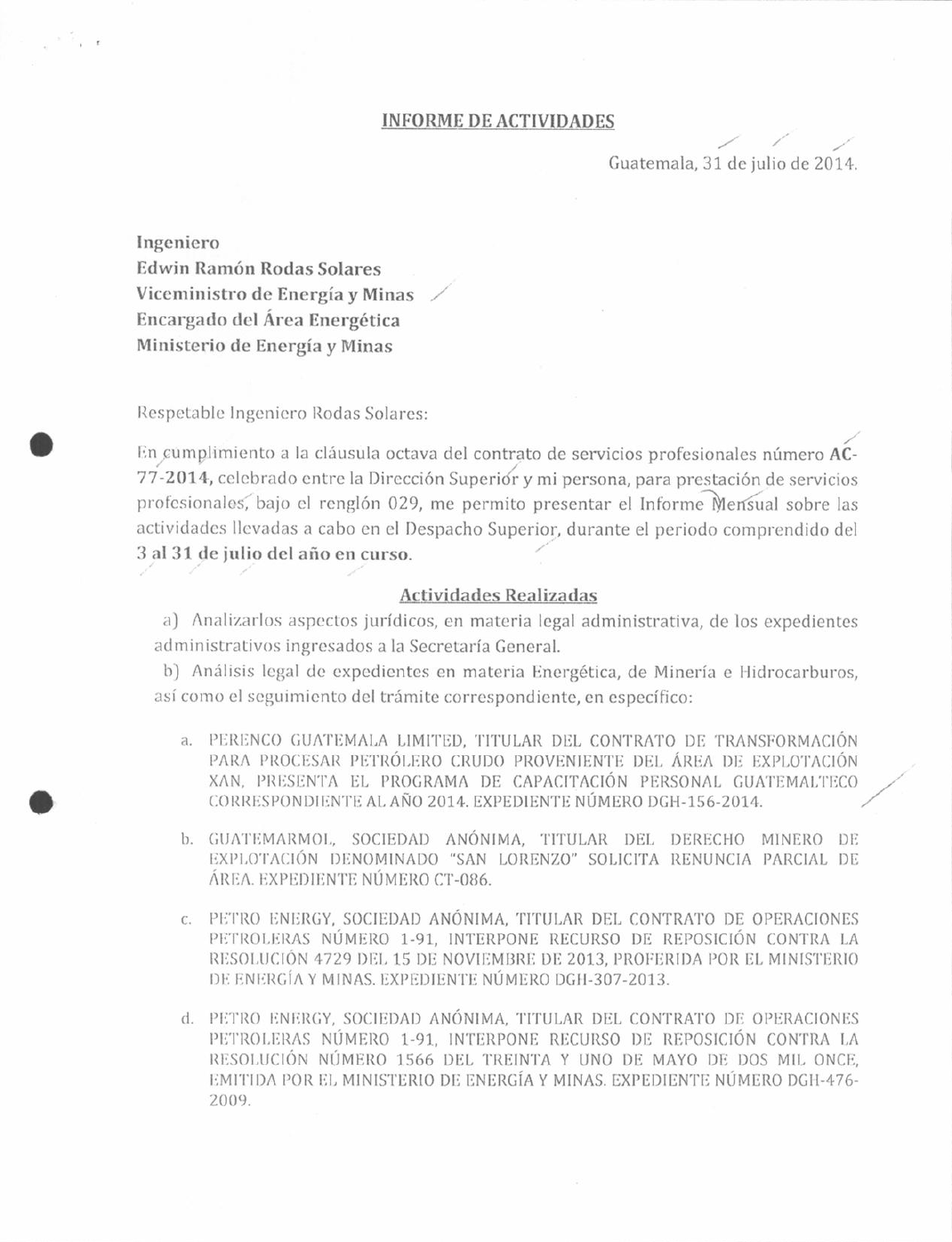- e. LATIN AMERICAN RESOURCES (BAHAMAS) LTD. TITULAR DEL CONTRATO DE OPERACIONES PETROLERAS NÚMERO 1-2005, PROPONE LA RATIFICACIÓN DE LOS MIEMBROS DE LA EMPRESA PARA INTEGRAR LA JUNTA DE CALIFICACIÓN DE OFERTAS. EXPEDIENTE NÚMERO DGH-699-2013.
- f. LATIN AMERICAN RESOURCES LTD, TITULAR DEL CONTRATO NÚMERO 1-2005. PRESENTA MODIFICACIONES AL PROGRAMA Y PRESUPUESTO ANUAL DE EXPLORACIÓN/EXPLOTACIÓN, CORRESPONDIENTE AL PERÍODO DEL 1 DE ENERO AL 31 DE DICIEMBRE DE 2014. EXPEDIENTE NÚMERO DGH-623-2013.
- g. INMOBILIARIA MAGDALENA, SOCIEDAD ANÓNIMA, A TRAVÉS DE SU ADMINISTRADOR UNICO Y REPRESENTANTE LEGAL, SOLICITA INSCRIPCIÓN COMO GRAN USUARIO DE ELECTRICIDAD, DE CONFORMIDAD CON LA LEY GENERAL DE ELECTRICIDAD Y SU REGLAMENTO, REGLAMENTO DEL ADMINISTRADOR DEL MERCADO MAYORISTA Y ACUERDO GUBERNATIVO NUMERO 244-2003. EXPEDIENTE NÚMERO DGE-93-2014.
- h. HIDROAGUNÁ, SOCIEDAD ANÓNIMA, A TRAVÉS DE SU ADMINISTRADOR ÚNICO Y REPRESENTANTE LEGAL. SOLICITA APLICACIÓN DE INCENTIVOS FISCALES CORRESPONDIENTES AL PERÍODO DE OPERACIÓN COMERCIAL, PARA EL PROYECTO DENOMINADO "HIDROAGUNÁ". EXPEDIENTE NÚMERO DGE-35-2013.
- I. HIDRO JUMINÁ, SOCIEDAD ANÓNIMA, A TRAVÉS DE SU ADMINISTRADOR ÚNICO Y REPRESENTANTE LEGAL, SOLICITA CALIFICACIÓN DEL PROYECTO DE ENERGÍA RENOVABLE DENOMINADO "HIDROELÉCTRICA EL CAFETAL", PARA GOZAR DE LOS INCENTIVOS FISCALES CONTENIDOS EN LA LEY DE INCENTIVOS PARA EL DESARROLLO DE PROYECTOS DE ENERGÍAS RENOVABLES Y SU REGLAMENTO. CORRESPONDIENTE AL PERÍODO DE EJECUCIÓN. EXPEDIENTE NÚMERO DGE-64-2014.
- j. GENERADORA SAN ANDRÉS, SOCIEDAD ANÓNIMA. A TRAVÉS DE SU PRESIDENTE DEL CONSEJO DE ADMINISTRACIÓN Y REPRESENTANTE LEGAL, SOLICITA AMPLIACIÓN AL TRAZO FINAL APROBADO POR ESTE MINISTERIO EN EL CONTRATO DE AUTORIZACIÓN DEFINITIVA PARA LA INSTALACIÓN DE UNA CENTRAL GENERADORA HIDROELÉCTRICA DENOMINADA "SAN ANDRÉS". EXPEDIENTE NÚMERO DGE-227-2012.
- k. VITATRAC, SOCIEDAD ANÓNIMA, A TRAVÉS DE SU GERENTE GENERAL Y REPRESENTANTE LEGAL, SOLICITA SE ANOTE EN EL DEPARTAMENTO DE REGISTRO DE AGENTES Y GRANDES USUARIOS DEL MERCADO MAYORISTA DEL MINISTERIO DE ENERGÍA Y MINAS, EL CAMBIO DE DENOMINACIÓN SOCIAL DE LA ENTIDAD LLANTAS VITATRAC, SOCIEDAD ANÓNIMA, POR EL DE VITATRAC, SOCIEDAD ANÓNIMA, CON CONTADOR ACTUAL NÚMERO F-69550. EXPEDIENTE NÚMERO DGE-0271-2008.
- L. HIDROELÉCTRICA LAS BRISAS, SOCIEDAD ANÓNIMA, A TRAVÉS DE SU ADMINISTRADOR ÚNICO Y REPRESENTANTE LEGAL, PRESENTA LA PUBLICACIÓN DEL ACUERDO MINISTERIAL QUE OTORGA AUTORIZACIÓN DEFINITIVA PARA UTILIZAR BIENES DE DOMINIO PÚBLICO PARA LA INSTALACIÓN DEL PROYECTO HIDROELÉCTRICO DENOMINADO "HIDROELÉCTRICA LAS BRISAS", ASÍ COMO LA MINUTA DEL CONTRATO DE AUTORIZACIÓN DEFINITIVA CORRESPONDIENTE. EXPEDIENTE NÚMERO DGE-060-2011.